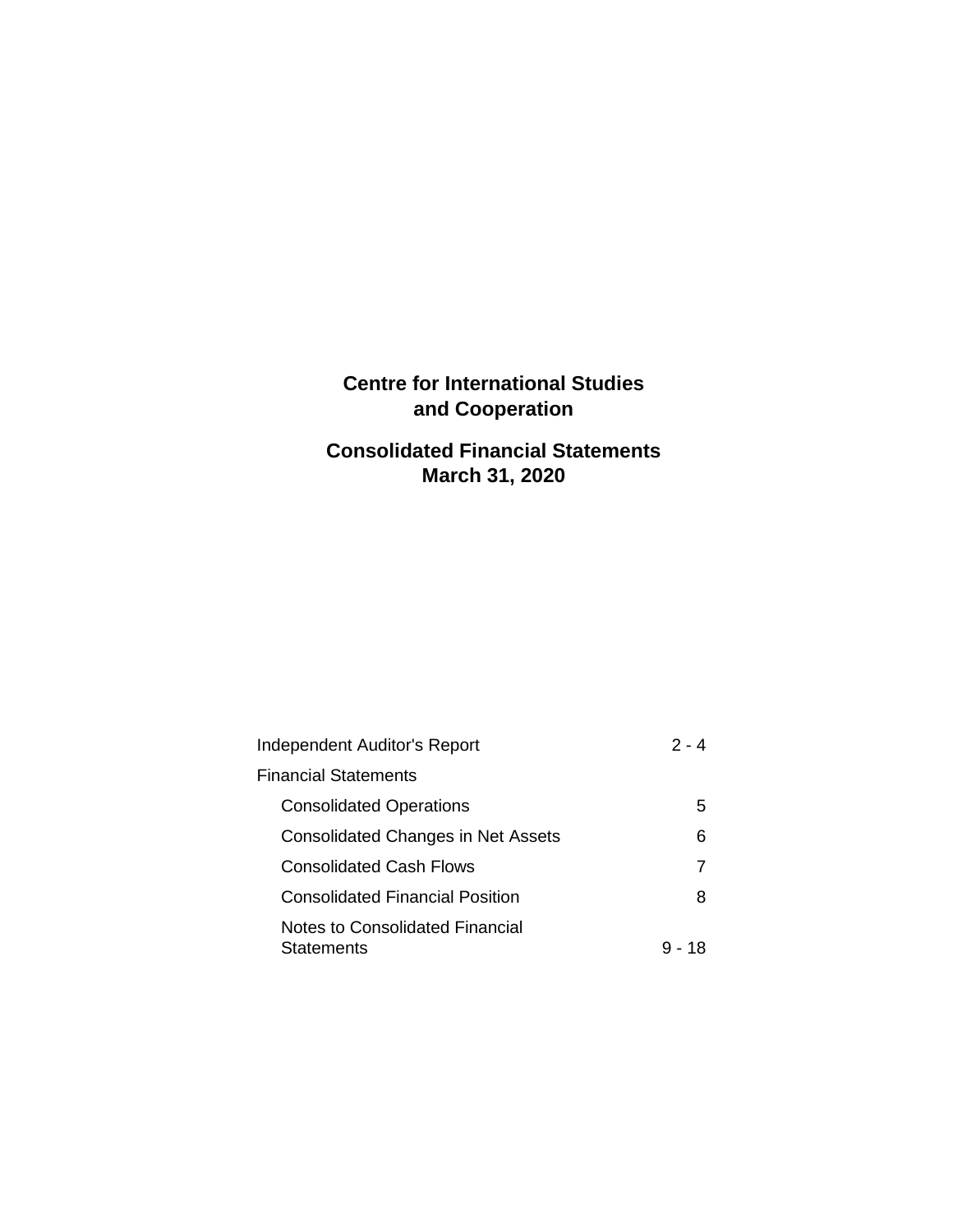

## **Independent Auditor's Report**

To the Board of Directors of Centre for International Studies and Cooperation

**Raymond Chabot Grant Thornton LLP** Suite 2000 National Bank Tower 600 De La Gauchetière Street West Montréal, Quebec H3B 4L8

**T** 514-878-2691

#### **Opinion**

We have audited the consolidated financial statements of Centre for International Studies and Cooperation (hereafter "the Organization"), which comprise the consolidated statement of financial position as at March 31, 2020, and the consolidated statements of operations, changes in net assets and cash flows for the year then ended, and notes to consolidated financial statements, including a summary of significant accounting policies.

In our opinion, the accompanying consolidated financial statements present fairly, in all material respects, the financial position of the Organization as at March 31, 2020, and the results of its operations and its cash flows for the year then ended in accordance with Canadian accounting standards for not-for-profit organizations.

#### **Basis for opinion**

We conducted our audit in accordance with Canadian generally accepted auditing standards. Our responsibilities under those standards are further described in the "Auditor's responsibilities for the audit of the consolidated financial statements" section of our report. We are independent of the Organization in accordance with the ethical requirements that are relevant to our audit of the consolidated financial statements in Canada, and we have fulfilled our other ethical responsibilities in accordance with these requirements. We believe that the audit evidence we have obtained is sufficient and appropriate to provide a basis for our opinion.

#### **Responsibilities of management and those charged with governance for the consolidated financial statements**

Management is responsible for the preparation and fair presentation of the consolidated financial statements in accordance with Canadian accounting standards for not-for-profit organizations, and for such internal control as management determines is necessary to enable the preparation of consolidated financial statements that are free from material misstatement, whether due to fraud or error.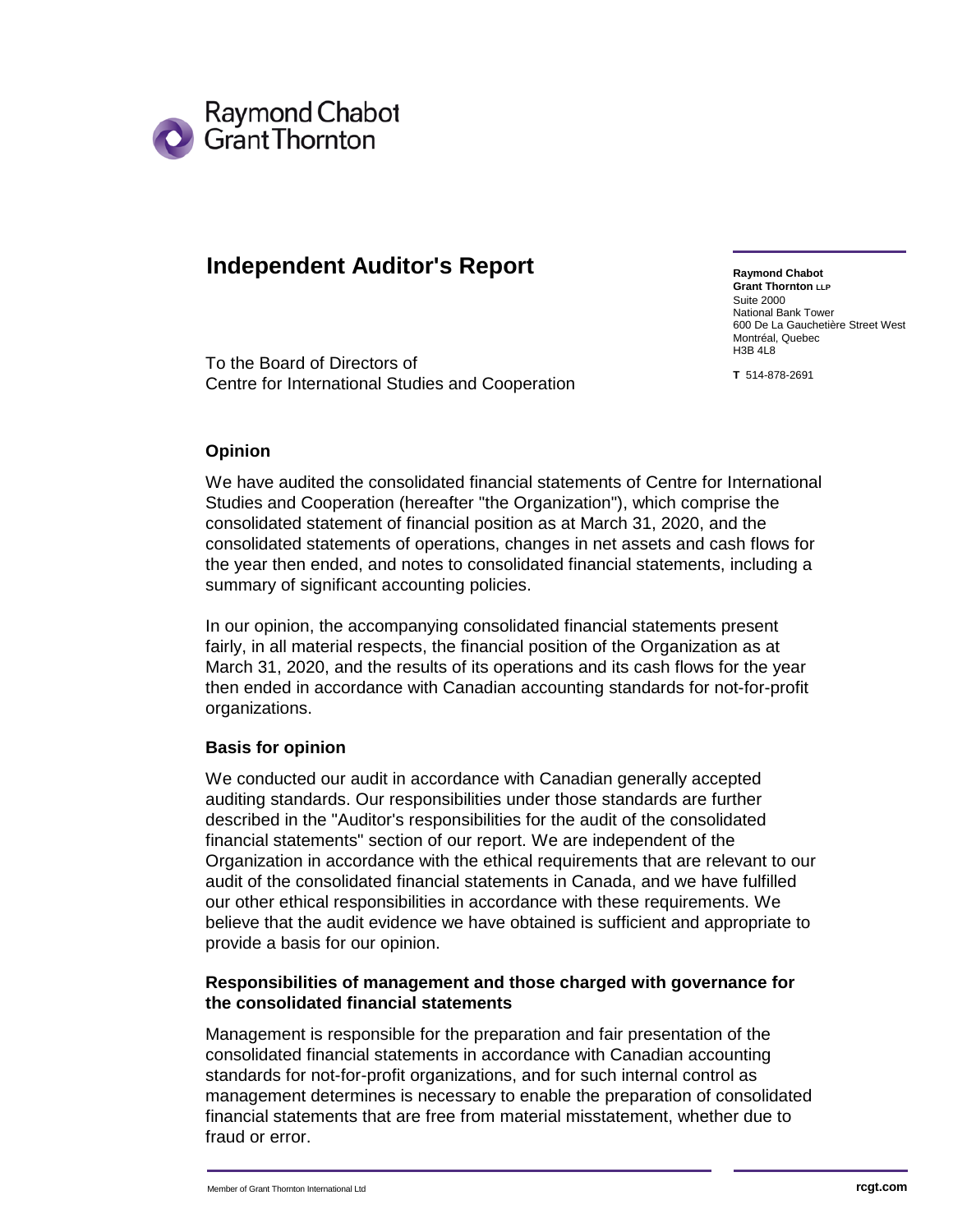In preparing the consolidated financial statements, management is responsible for assessing the Organization's ability to continue as a going concern, disclosing, as applicable, matters related to going concern and using the going concern basis of accounting unless management either intends to liquidate the Organization or to cease operations, or has no realistic alternative but to do so.

Those charged with governance are responsible for overseeing the Organization's financial reporting process.

#### **Auditor's responsibilities for the audit of the consolidated financial statements**

Our objectives are to obtain reasonable assurance about whether the consolidated financial statements as a whole are free from material misstatement, whether due to fraud or error, and to issue an auditor's report that includes our opinion. Reasonable assurance is a high level of assurance, but is not a guarantee that an audit conducted in accordance with Canadian generally accepted auditing standards will always detect a material misstatement when it exists. Misstatements can arise from fraud or error and are considered material if, individually or in the aggregate, they could reasonably be expected to influence the economic decisions of users taken on the basis of these consolidated financial statements.

As part of an audit in accordance with Canadian generally accepted auditing standards, we exercise professional judgment and maintain professional skepticism throughout the audit. We also:

- Obtain sufficient appropriate audit evidence regarding the financial information of the entities or business activities within the group to express an opinion on the consolidated financial statements. We are responsible for the direction, supervision and and performance of the group audit. We remain solely responsible for our audit opinion;
- Identify and assess the risks of material misstatement of the consolidated financial statements, whether due to fraud or error, design and perform audit procedures responsive to those risks, and obtain audit evidence that is sufficient and appropriate to provide a basis for our opinion. The risk of not detecting a material misstatement resulting from fraud is higher than for one resulting from error, as fraud may involve collusion, forgery, intentional omissions, misrepresentations, or the override of internal control;
- Obtain an understanding of internal control relevant to the audit in order to design audit procedures that are appropriate in the circumstances, but not for the purpose of expressing an opinion on the effectiveness of the Organization's internal control;
- Evaluate the appropriateness of accounting policies used and the reasonableness of accounting estimates and related disclosures made by management;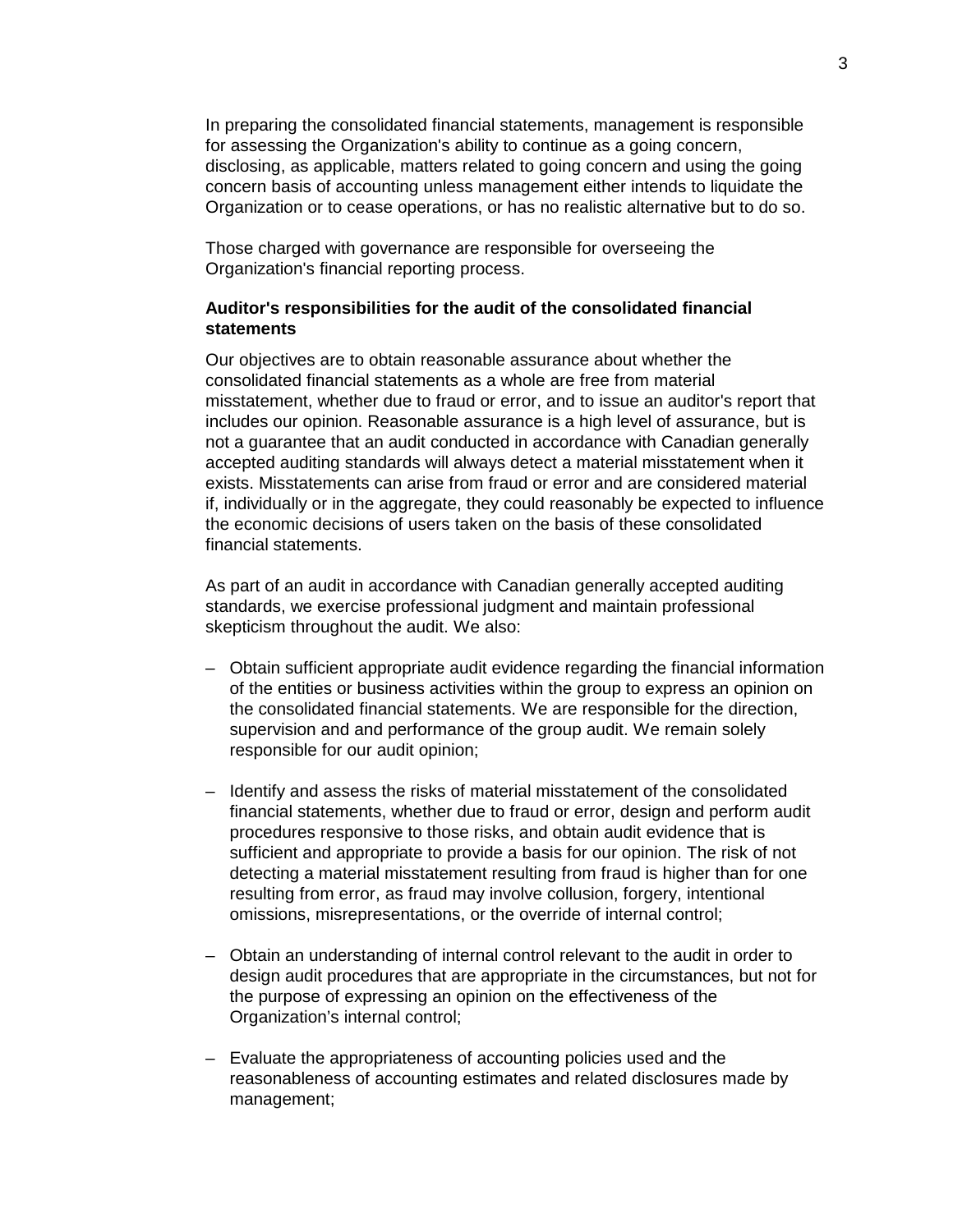- Conclude on the appropriateness of management's use of the going concern basis of accounting and, based on the audit evidence obtained, whether a material uncertainty exists related to events or conditions that may cast significant doubt on the Organization's ability to continue as a going concern. If we conclude that a material uncertainty exists, we are required to draw attention in our auditor's report to the related disclosures in the consolidated financial statements or, if such disclosures are inadequate, to modify our opinion. Our conclusions are based on the audit evidence obtained up to the date of our auditor's report. However, future events or conditions may cause the Organization to cease to continue as a going concern;
- Evaluate the overall presentation, structure and content of the consolidated financial statements, including the disclosures, and whether the consolidated financial statements represent the underlying transactions and events in a manner that achieves fair presentation.

We communicate with those charged with governance regarding, among other matters, the planned scope and timing of the audit and significant audit findings, including any significant deficiencies in internal control that we identify during our audit.

Raymond Cholot Grant Thornton LLP

Montréal September 21, 2020

 $1$  CPA auditor, CA public accountancy permit no. A117472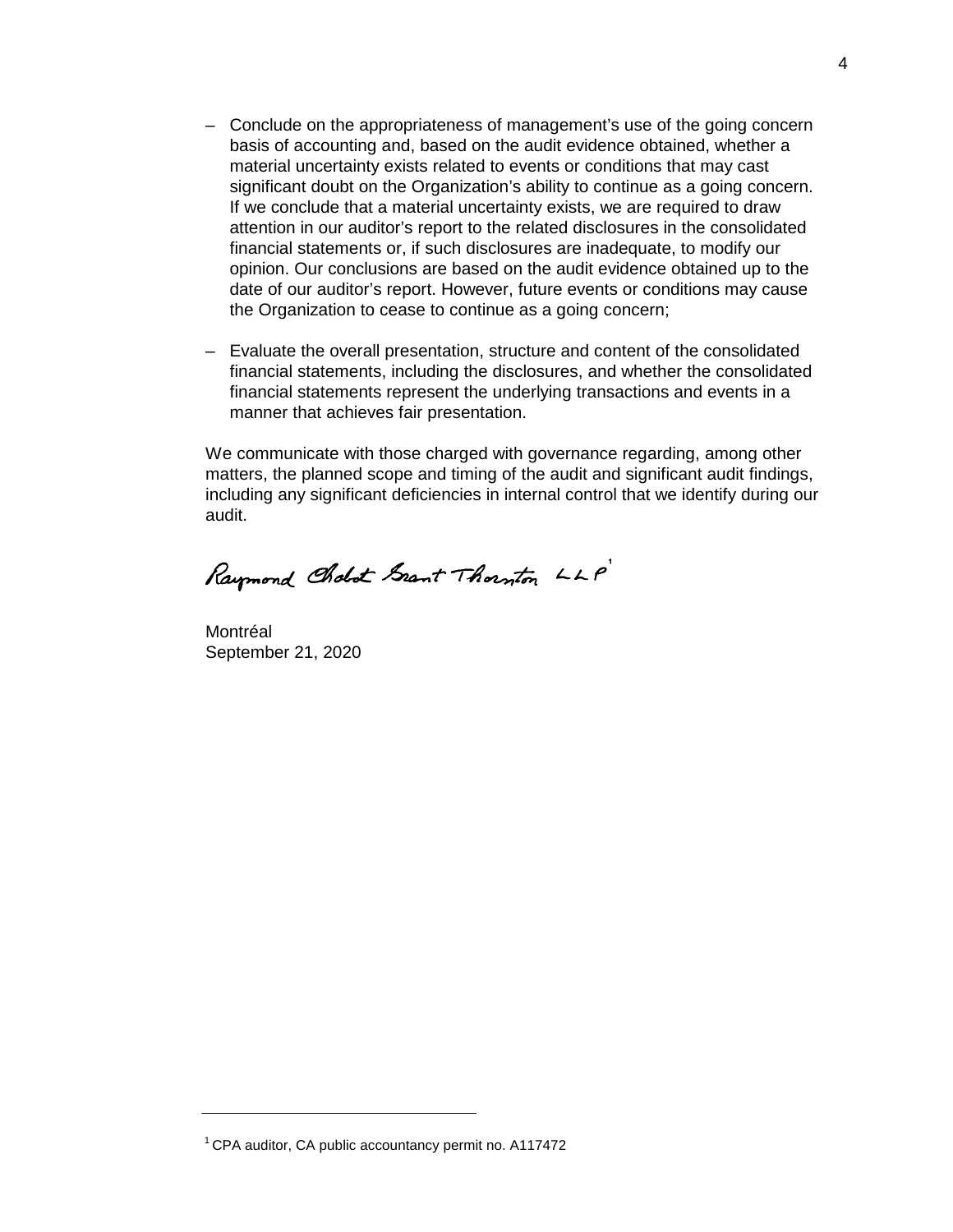# **Centre for International Studies and Cooperation Consolidated Operations**

Year ended March 31, 2020

|                                              | 2020       | 2019       |
|----------------------------------------------|------------|------------|
|                                              | \$         | S          |
| <b>Revenues</b>                              |            |            |
| Cash contributions (Note 12)                 |            |            |
| Global Affairs Canada - Partnership          | 7,788,333  | 6,581,265  |
| Global Affairs Canada - Bilateral and others | 11,580,104 | 11,385,677 |
| Other donors                                 | 13,601,650 | 15,025,122 |
| Donations                                    | 774,592    | 1,182,356  |
|                                              | 33,744,679 | 34,174,420 |
| Other                                        |            |            |
| Contributed volunteer services (Note 6)      | 4,188,052  | 3,559,872  |
| Other revenues                               | 492,826    | 610,449    |
|                                              | 38,425,557 | 38,344,741 |
| <b>Expenses</b>                              |            |            |
| Programs                                     | 30,582,776 | 30,415,404 |
| Contributed volunteer services (Note 6)      | 4,188,052  | 3,559,872  |
|                                              |            |            |
| Program development                          | 468,076    | 670,220    |
| Administration                               | 2,379,470  | 2,836,652  |
| Fundraising                                  | 377,837    | 414,437    |
| Interest on long-term debt                   | 58,962     | 74,157     |
| Amortization of tangible capital assets      | 280,432    | 281,633    |
| Amortization of intangible assets            | 67,935     | 67,932     |
|                                              | 38,403,540 | 38,320,307 |
| <b>Excess of revenues over expenses</b>      | 22,017     | 24,434     |
|                                              |            |            |

The accompanying notes are an integral part of the consolidated financial statements and Note 5 provides other information on consolidated operations.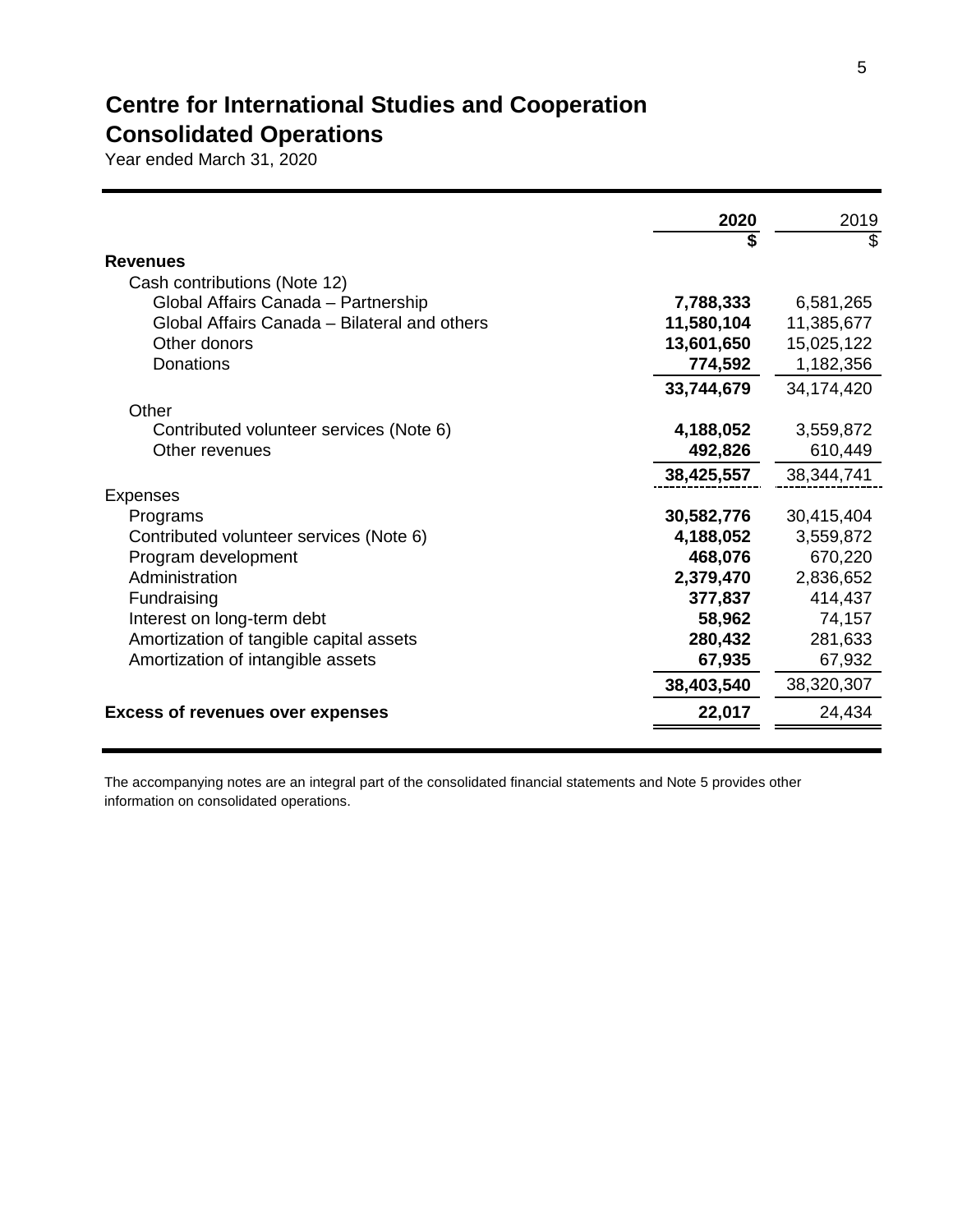## **Centre for International Studies and Cooperation Consolidated Changes in Net Assets**

Year ended March 31, 2020

|                                                                                          |                             |                                  |                     | 2020         | 2019      |
|------------------------------------------------------------------------------------------|-----------------------------|----------------------------------|---------------------|--------------|-----------|
|                                                                                          |                             | <b>Received for</b><br>endowment |                     |              |           |
|                                                                                          | <b>Invested in</b>          | purposes                         |                     |              |           |
|                                                                                          | capital assets              | (Note 8)                         | <b>Unrestricted</b> | <b>Total</b> | Total     |
|                                                                                          | \$                          | \$                               | \$                  | \$           | S         |
| Balance, beginning of<br>year<br>Excess (deficiency)                                     | 4,479,441                   | 988,325                          | 2,012,823           | 7,480,589    | 7,512,634 |
| of revenues over<br>expenses                                                             | $(345, 191)$ <sup>(1)</sup> |                                  | 367,208             | 22,017       | 24,434    |
| Acquisition of tangible<br>capital assets<br>Repayment of                                | 437,648                     |                                  | (437, 648)          |              |           |
| long-term debt<br>Endowment                                                              | 210,567                     |                                  | (210, 567)          |              |           |
| contributions (Note 8)<br>Exchange gain (loss)<br>relating to net assets<br>received for |                             | 11,000                           |                     | 11,000       | 15,600    |
| endowment purposes                                                                       |                             | 50,305                           |                     | 50,305       | (72,079)  |
| Balance, end of year                                                                     | 4,782,465                   | 1,049,630                        | 1,731,816           | 7,563,911    | 7,480,589 |

**(1)** This amount includes the amortization of tangible capital assets and intangible assets of \$348,367 less the amortization of deferred contributions relating to tangible capital assets of \$3,176.

The accompanying notes are an integral part of the consolidated financial statements.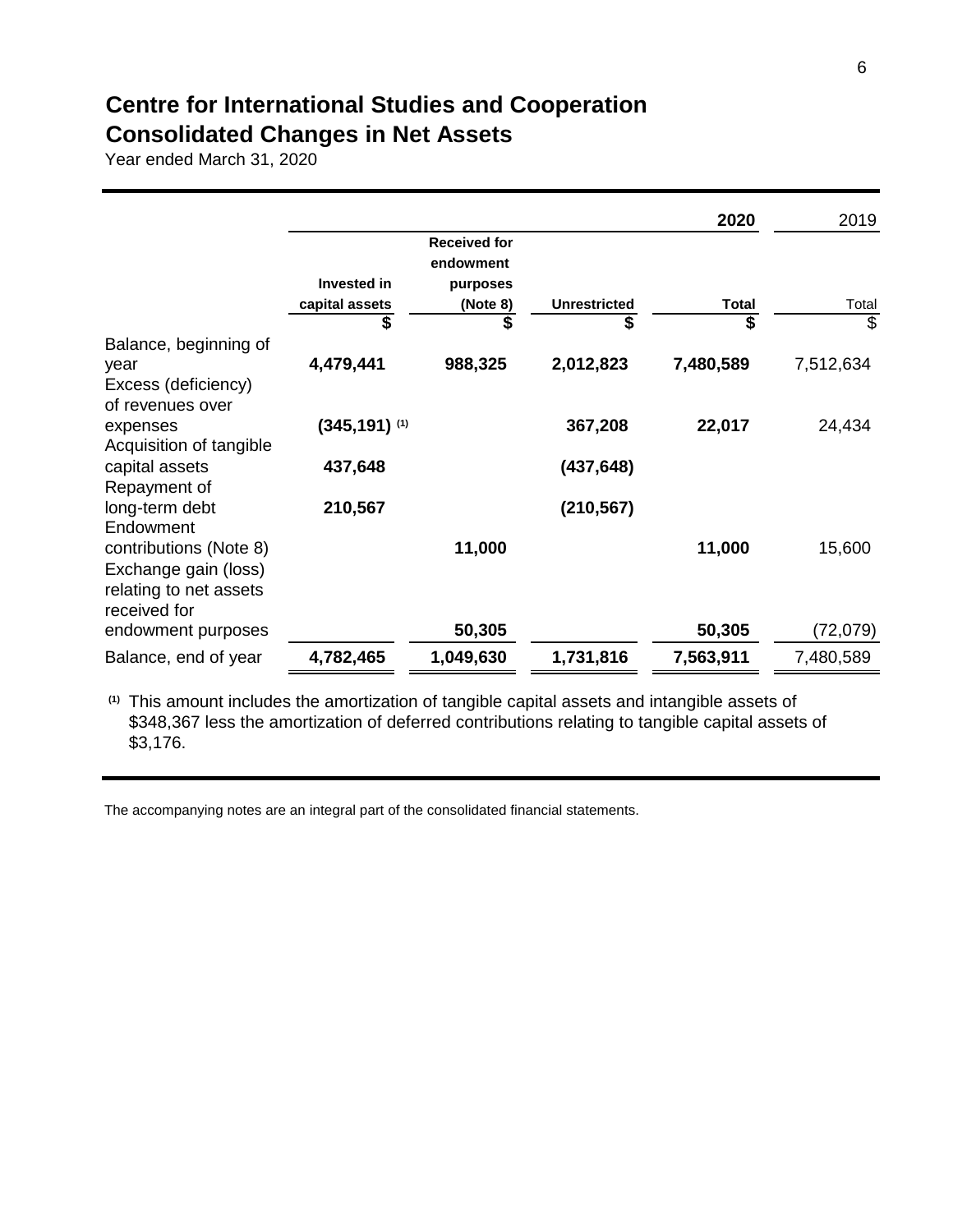# **Centre for International Studies and Cooperation Consolidated Cash Flows**

Year ended March 31, 2020

|                                                                     | 2020<br>\$  | 2019<br>\$ |
|---------------------------------------------------------------------|-------------|------------|
| <b>OPERATING ACTIVITIES</b>                                         |             |            |
| Excess of revenues over expenses                                    | 22,017      | 24,434     |
| Non-cash items                                                      |             |            |
| Amortization of tangible capital assets                             | 280,432     | 281,633    |
| Amortization of intangible assets                                   | 67,935      | 67,932     |
| Amortization of deferred contributions relating to tangible capital |             |            |
| assets                                                              | (3, 176)    | (3, 176)   |
| Net change in working capital items                                 | (6,017,836) | (896,540)  |
| Cash flows from operating activities                                | (5,650,628) | (525, 717) |
| <b>INVESTING ACTIVITIES</b>                                         |             |            |
| Acquisition of tangible capital assets                              | (437, 648)  | (155,072)  |
| Acquisition of intangible assets                                    |             | (105, 699) |
| Cash flows from investing activities                                | (437, 648)  | (260, 771) |
| <b>FINANCING ACTIVITIES</b>                                         |             |            |
| Bank loan                                                           | 1,430,000   |            |
| Endowment contributions received                                    | 11,000      | 15,600     |
| Repayment of long-term debt                                         | (210, 567)  | (213, 877) |
| Cash flows from financing activities                                | 1,230,433   | (198,277)  |
| Decrease in cash                                                    | (4,857,843) | (984, 765) |
| Cash, beginning of year                                             | 10,742,774  | 11,727,539 |
| Cash, end of year                                                   | 5,884,931   | 10,742,774 |

The accompanying notes are an integral part of the consolidated financial statements.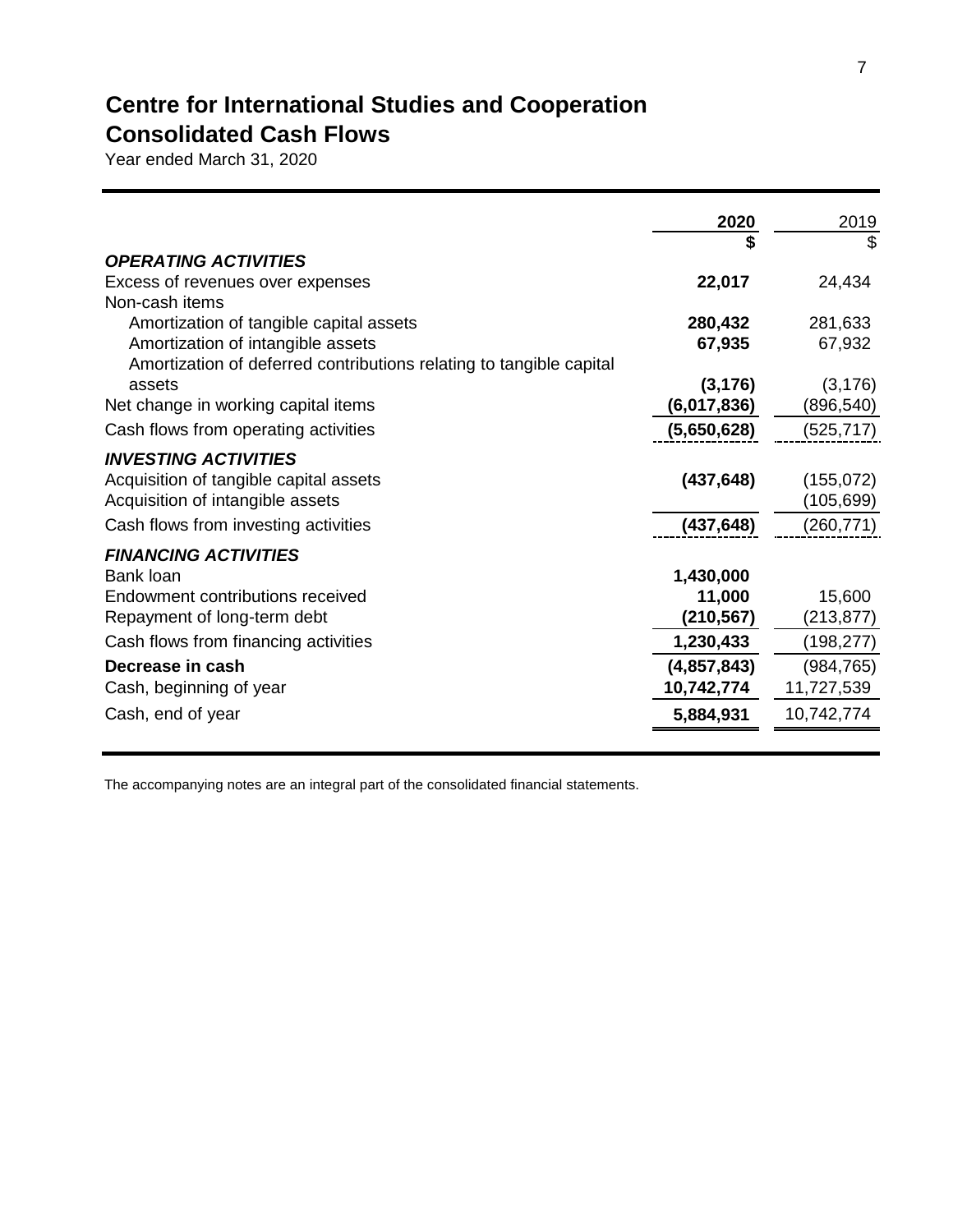## **Centre for International Studies and Cooperation Consolidated Financial Position**

March 31, 2020

|                                                            | 2020                   | 2019                    |
|------------------------------------------------------------|------------------------|-------------------------|
|                                                            | \$                     | \$                      |
| <b>ASSETS</b>                                              |                        |                         |
| Current<br>Cash                                            |                        |                         |
| Trade and other receivables (Note 7)                       | 5,884,931<br>8,132,369 | 10,742,774<br>4,149,030 |
| Advances to partners                                       | 167,570                | 168,392                 |
| Prepaid expenses                                           | 292,335                | 642,866                 |
|                                                            | 14,477,205             | 15,703,062              |
| Long-term                                                  |                        |                         |
| Cash and term deposit in trust (Note 8 (c))                | 812,925                | 762,620                 |
| Tangible capital assets (Note 9)                           | 6,253,802              | 6,096,586               |
| Intangible assets (Note 10)                                | 115,887                | 183,822                 |
|                                                            | 21,659,819             | 22,746,090              |
| <b>LIABILITIES</b><br>Current                              |                        |                         |
| Bank loan (Note 11)                                        | 1,430,000              |                         |
| Accounts payable and accrued liabilities                   | 2,706,097              | 2,707,768               |
| Government remittances                                     | 43,630                 | 38,743                  |
| Deferred contributions (Note 12)                           | 8,328,957              | 10,718,023              |
| Current portion of long-term debt                          | 216,608                | 1,685,552               |
|                                                            | 12,725,292             | 15,150,086              |
| Long-term                                                  |                        |                         |
| Deferred contributions relating to tangible capital assets |                        |                         |
| (Note 13)                                                  | 74,094                 | 77,270                  |
| Long-term debt (Note 14)                                   | 1,296,522              | 38,145                  |
|                                                            | 14,095,908             | 15,265,501              |
| <b>NET ASSETS</b>                                          |                        |                         |
| Invested in capital assets                                 | 4,782,465              | 4,479,441               |
| Received for endowment purposes<br>Unrestricted            | 1,049,630              | 988,325                 |
|                                                            | 1,731,816              | 2,012,823               |
|                                                            | 7,563,911              | 7,480,589               |
|                                                            | 21,659,819             | 22,746,090              |

The accompanying notes are an integral part of the consolidated financial statements.

| On behalf of the Board, |          |
|-------------------------|----------|
| <b>Director</b>         | Director |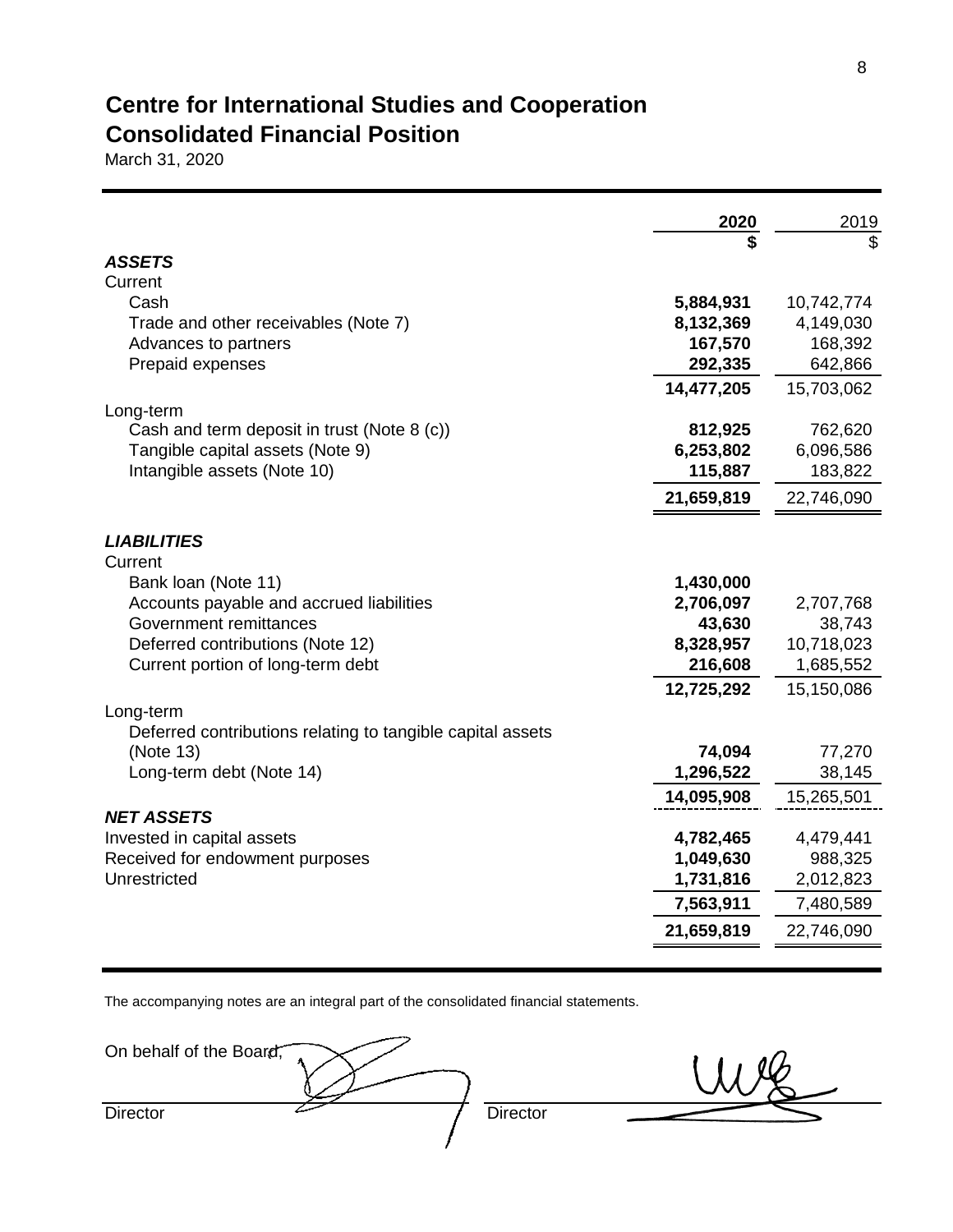March 31, 2020

## *1 - GOVERNING STATUTES AND PURPOSE OF THE ORGANIZATION*

The Organization is incorporated under Part III of the Companies Act (Quebec). The Organization is a not-for-profit organization under the Income Tax Act, and as such, it is exempt from income taxes.

It participates in economic, social and cultural development activities in third-world countries through training, by sending volunteers and technical assistants, completing projects, researching and publishing specialized work.

## *2 - IMPACTS RESULTING FROM THE COVID-19 PANDEMIC*

In March 2020, the decree of a COVID-19 state of pandemic and the numerous measures put in place by the federal, provincial and municipal governments to protect the public had impacts on the Organization's operations. From that point on, in accordance with the directives of the respective local authorities, all teams in Canada as well as in all offices around the world were working remotely.

The Organization has had humanitarian programming for many years and has adapted certain projects to support local partners to better respond to the crisis. The Organization met its contractual obligations towards its donors despite the COVID-19 pandemic.

The Organization initiated its deconfinement process as of June 22, 2020, which consists in the gradual and controlled resumption of work at the head office and in countries in accordance with local guidelines. As of the date of completion of the consolidated financial statements, management was not able to assess how quickly the Organization's activities would get back to normal. However, a balanced COVID-19 budget was presented and adopted by the Board of Directors on June 22, 2020.

## *3 - ACCOUNTING CHANGES*

On April 1, 2019, the Organization applied Section 4433, Tangible Capital Assets Held by Not-for-profit Organizations, of Part III of the *CPA Canada Handbook – Accounting.* This section replaces Section 4431 of the same name. In accordance with this new section, not-for-profit organizations are now required to comply with the guidance in Sections 3061, Property, Plant and Equipment, and 3110, Asset Retirement Obligations, and with the reporting requirements of Section 3063, Impairment of Long-lived Assets, of Part II of the *CPA Canada Handbook – Accounting,* except for the guidance in Section 4433.

Application of Section 3061 by not-for-profit organizations now requires that they consider the guidance on componentization of the cost of an item of property, plant and equipment made up of significant separable component parts. For its part, Section 4433 presents new tangible capital assets impairment standards.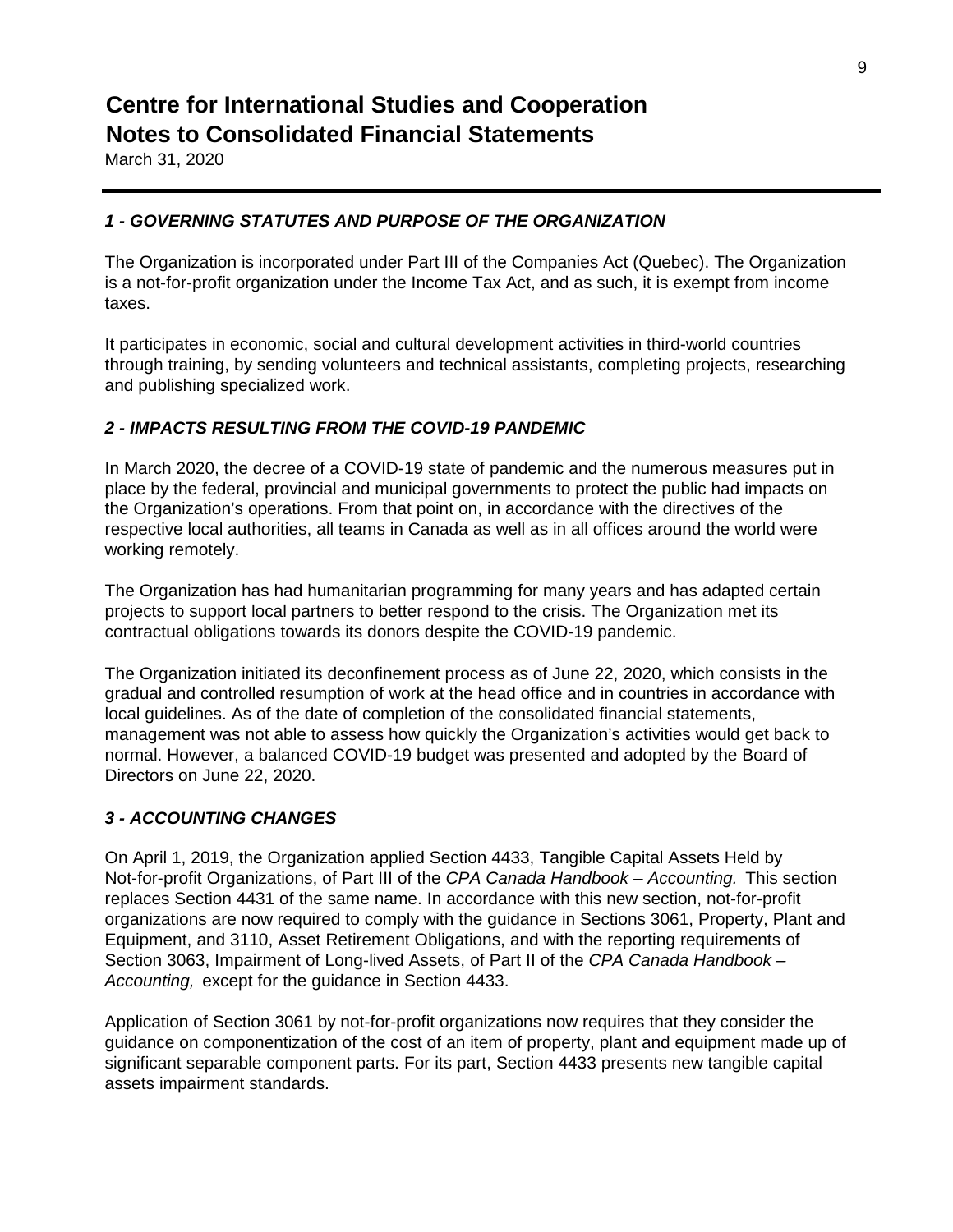March 31, 2020

## *3 - ACCOUNTING CHANGES (Continued)*

On April 1, 2019, the Organization applied Section 4434, Intangible Assets Held by Not-for-profit Organizations, of Part III of the *CPA Canada Handbook – Accounting.* This section replaces Section 4432 of the same name. In accordance with this new section, not-for-profit organizations are now required to comply with the guidance in Section 3064, Goodwill and Intangible Assets, and with the reporting requirements of Section 3063, Impairment of Long-lived Assets, of Part II of the *CPA Canada Handbook – Accounting,* except for the guidance in Section 4434. For its part, Section 4434 presents new intangible assets impairment standards.

In accordance with the transitional provisions, these new sections, applicable to years beginning on or after January 1, 2019, have been applied prospectively.

Application of these new sections did not have any impact on the Organization's consolidated financial statements.

### *4 - SIGNIFICANT ACCOUNTING POLICIES*

#### **Basis of presentation**

The Organization's consolidated financial statements are prepared in accordance with Canadian accounting standards for not-for-profit organizations.

#### **Accounting estimates**

The preparation of consolidated financial statements requires management to make estimates and assumptions that affect the amounts recorded in the consolidated financial statements and notes to consolidated financial statements. These estimates are based on management's knowledge of current events and actions that the Organization may undertake in the future. Actual results may differ from these estimates.

#### **Financial assets and liabilities**

#### *Initial measurement*

Upon initial measurement, the Organization's financial assets and liabilities are measured at fair value, which, in the case of financial assets or financial liabilities that will be measured subsequently at amortized cost, is increased or decreased by the amount of the related financing fees and transaction costs.

#### *Subsequent measurement*

At each reporting date, the Organization measures its financial assets and liabilities at amortized cost (including any impairment in the case of financial assets).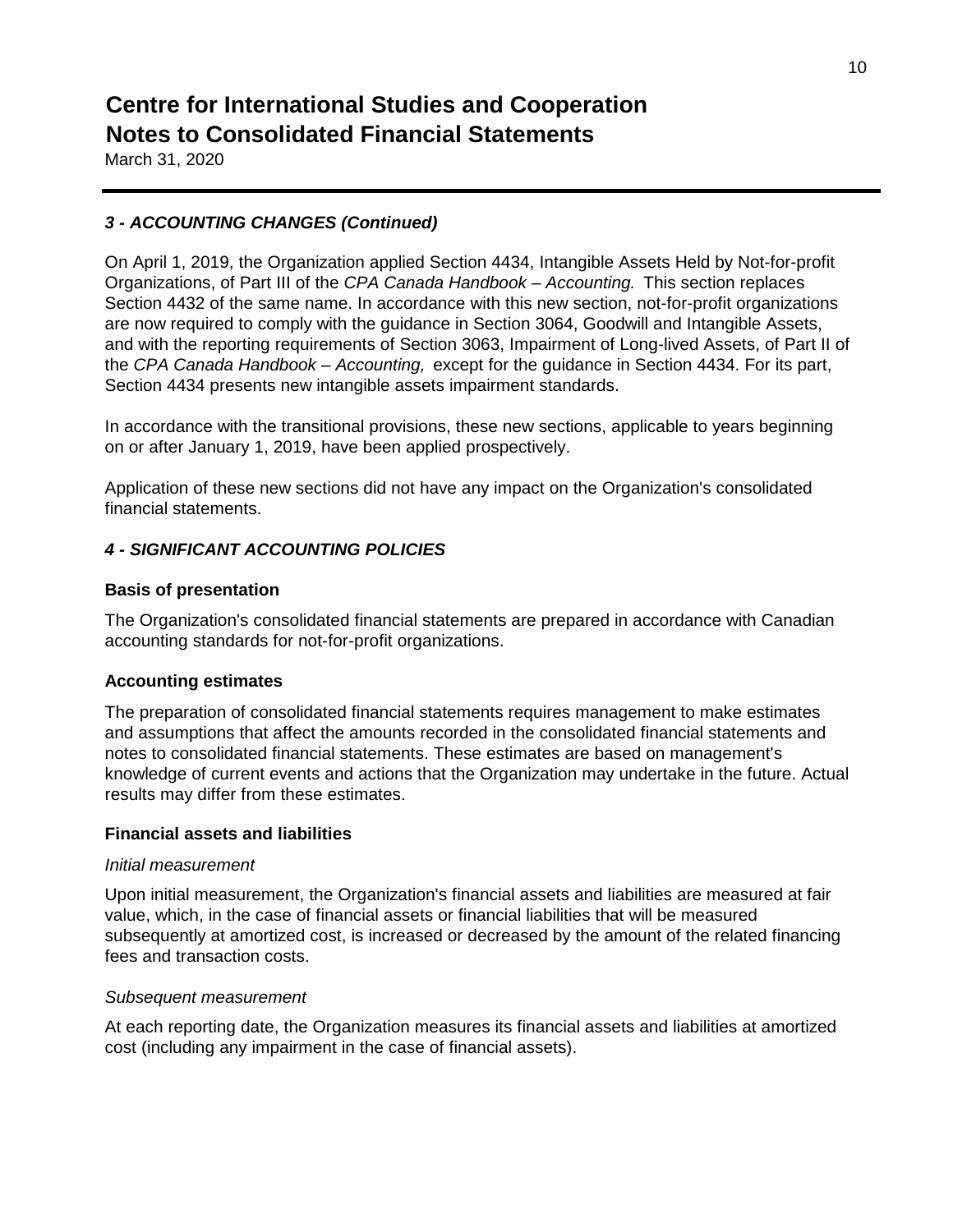March 31, 2020

## *4 - SIGNIFICANT ACCOUNTING POLICIES (Continued)*

With respect to financial assets measured at amortized cost, the Organization assesses whether there are any indications of impairment. When there is an indication of impairment, and if the Organization determines that, during the year, there was a significant adverse change in the expected timing or amount of future cash flows from a financial asset, it will then recognize a reduction as an impairment loss in the consolidated statement of operations. The reversal of a previously recognized impairment loss on a financial asset measured at amortized cost is recognized in the consolidated statement of operations in the year the reversal occurs.

#### **Principles of consolidation**

The Organization has elected to present consolidated financial statements and to recognize the interest in joint arrangements using the proportionate consolidation method. However, these consolidated financial statements include the share of assets and liabilities, revenues and expenses of the joint arrangements in which it has an interest.

#### **Revenue recognition**

#### *Contributions*

The Organization follows the deferral method of accounting for contributions. Under this method, contributions restricted for future period expenses are deferred and are recognized as revenue in the year in which the related expenses are incurred. Unrestricted contributions are recognized as revenue when received or receivable if the amount to be received can be reasonably estimated and collection is reasonably assured. Endowment contributions are reported as direct increases in net assets.

Moreover, the Organization recognizes contributed supplies and services when the fair value of these contributions can be reasonably estimated and if it would have had to otherwise acquire these supplies and services for its normal operations.

#### *Net investment income*

Investment transactions are recorded on the transaction date and resulting revenues are recognized using the accrual method of accounting.

### *Rental income*

The Organization recognizes rental income on a straight-line basis over the lease term when collection is reasonably assured. The excess of rent recognized over amounts receivable under the leases is shown, as applicable, as rent receivable in the consolidated statement of financial position.

### **Cash and cash equivalents**

The Organization's policy is to present in cash and cash equivalents bank balances, including bank overdrafts whose balances fluctuate frequently from being positive to overdrawn, and investments with a maximum maturity of three months from the acquisition date or redeemable at any time without penalty.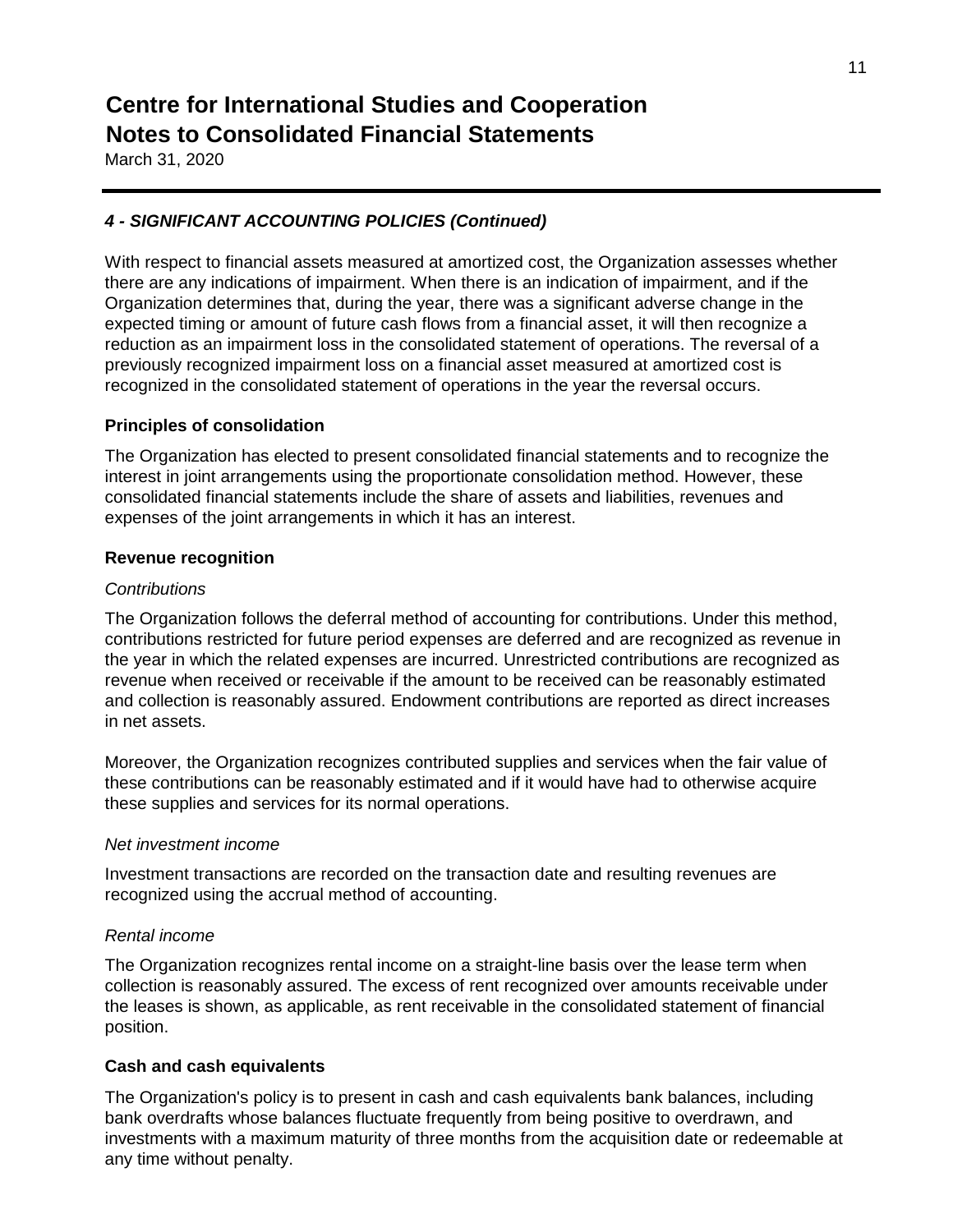March 31, 2020

## *4 - SIGNIFICANT ACCOUNTING POLICIES (Continued)*

#### **Recognition of foreign transactions**

The Organization recognizes its expenses by using the following accounting practices:

- (a) The purchase of tangible capital assets incurred for overseas operations is charged as operating expenses, except for the tangible capital assets of regional divisions which are capitalized;
- (b) Most gains and losses due to exchange rate fluctuations are charged to programs in which they are realized.

#### **Tangible capital assets and intangible assets subject to amortization**

Tangible capital assets and intangible assets subject to amortization acquired are recorded at cost. When the Organization receives contributions of tangible capital assets or intangible assets subject to amortization, their cost is equal to their fair value at the contribution date plus all costs directly attributable to the acquisition of the tangible capital assets or intangible assets subject to amortization, or at a nominal value if fair value cannot be reasonable determined.

#### *Amortization*

Tangible capital assets and intangible assets subject to amortization are amortized over their estimated useful lives according to the straight-line method over the following periods:

|                                               | <b>Pellous</b> |
|-----------------------------------------------|----------------|
|                                               |                |
| <b>Buildings</b>                              | 40 years       |
| Furniture, equipment and automotive equipment | 5 years        |
| Computer equipment                            | 4 years        |
| Website and software                          | 4 to 5 years   |

#### *Write-down*

When conditions indicate that a tangible capital asset or an intangible asset subject to amortization is impaired, the net carrying amount of the tangible capital asset or the intangible asset subject to amortization is written down to the tangible capital asset's or the intangible asset subject to amortization's fair value or replacement cost. The write-down is accounted for in the consolidated statement of operations and cannot be reversed.

#### **Advances to partners**

In connection with economic, social and cultural development activities, the Organization works in collaboration with partners on certain international projects. According to agreement protocols, amounts paid to partners are initially recognized as advances to partners. Upon receipt of the financial reports and corresponding supporting documents, project expenses are recognized in the consolidated statement of operations.

Periods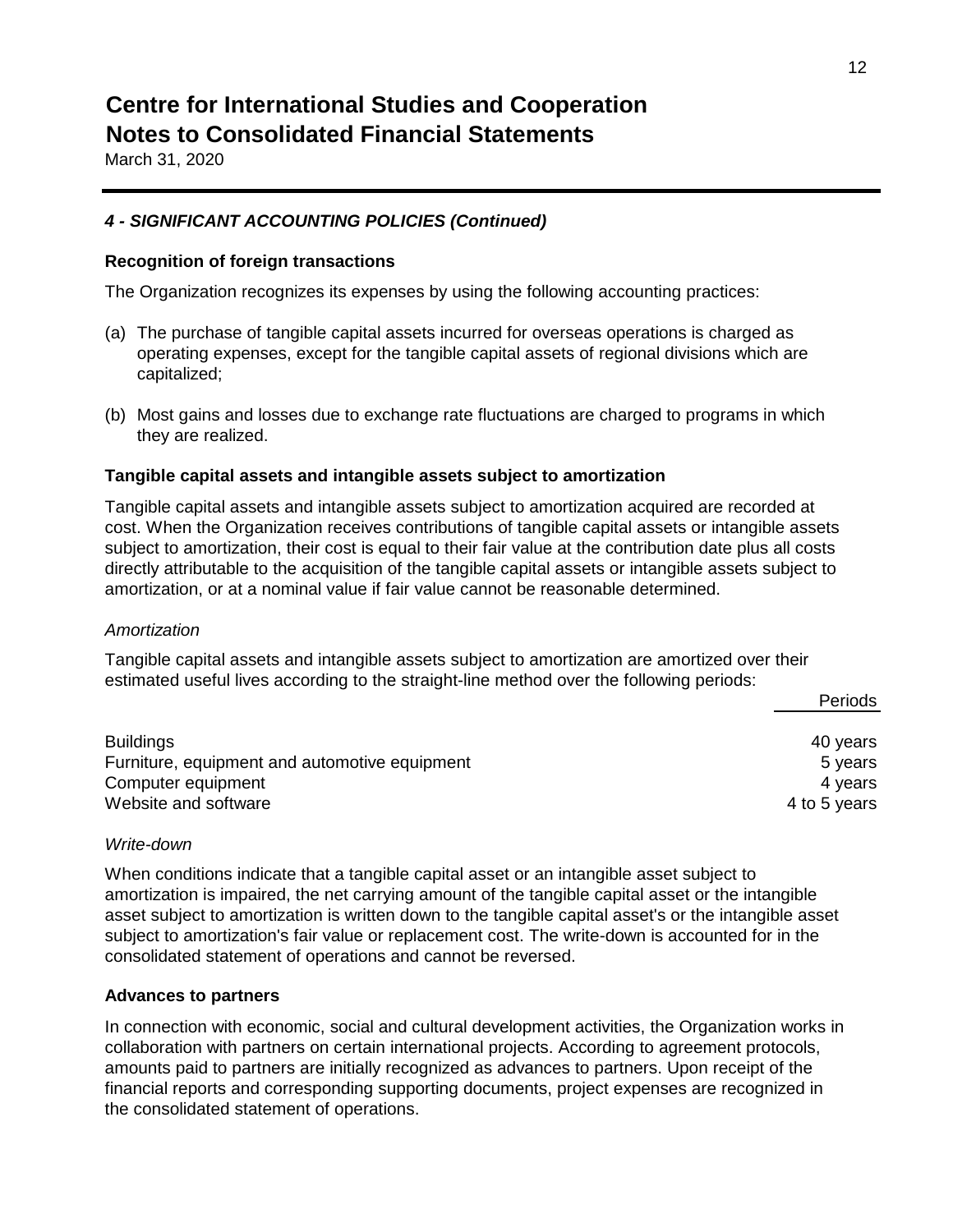March 31, 2020

## *4 - SIGNIFICANT ACCOUNTING POLICIES (Continued)*

### **Foreign currency translation**

The Organization considers its offices as integrated establishments operating internationally and uses the temporal method to translate transactions denominated in a foreign currency. Under this method, monetary assets and liabilities are translated at the exchange rate in effect at the year-end date. Non-monetary assets and liabilities are translated at historical exchange rates, except those recognized at fair value, which are translated at the exchange rate in effect at the year-end date. Revenues and expenses are translated at the average rate for the period, with the exception of the amortization of assets translated at the historical exchange rates, which is translated at the same exchange rates as the related assets. The related exchange gains and losses are accounted for in consolidated operations for the year.

## *5 - INFORMATION INCLUDED IN CONSOLIDATED OPERATIONS*

| 2020       | 2019    |
|------------|---------|
| S          | \$      |
|            |         |
| 486,742    | 448,226 |
|            |         |
| 338,476    | 12,317  |
| (140, 523) | (2,501) |
|            |         |

### *6 - CONTRIBUTED VOLUNTEER SERVICES*

Contributed volunteer services represent the value of the contribution provided by the participants of the volunteer cooperation programs.

The contribution is established using a predetermined rate in the agreement signed with Global Affairs Canada for the Uniterra program. The amount specified in the agreement is \$200/day per person.

## *7 - TRADE AND OTHER RECEIVABLES*

|                                                           | 2020       | 2019      |
|-----------------------------------------------------------|------------|-----------|
|                                                           |            |           |
| Contributions receivable – Donors (a)                     | 8,119,558  | 4,018,044 |
| Other receivables                                         | 287,710    | 389,923   |
| Allowance for doubtful accounts relating to contributions |            |           |
| receivable - Donors                                       | (274, 899) | (258,937) |
|                                                           | 8,132,369  | 4,149,030 |

(a) As at March 31, 2020, a donor represents 44.5% (40.5% as at March 31, 2019) of contributions receivable.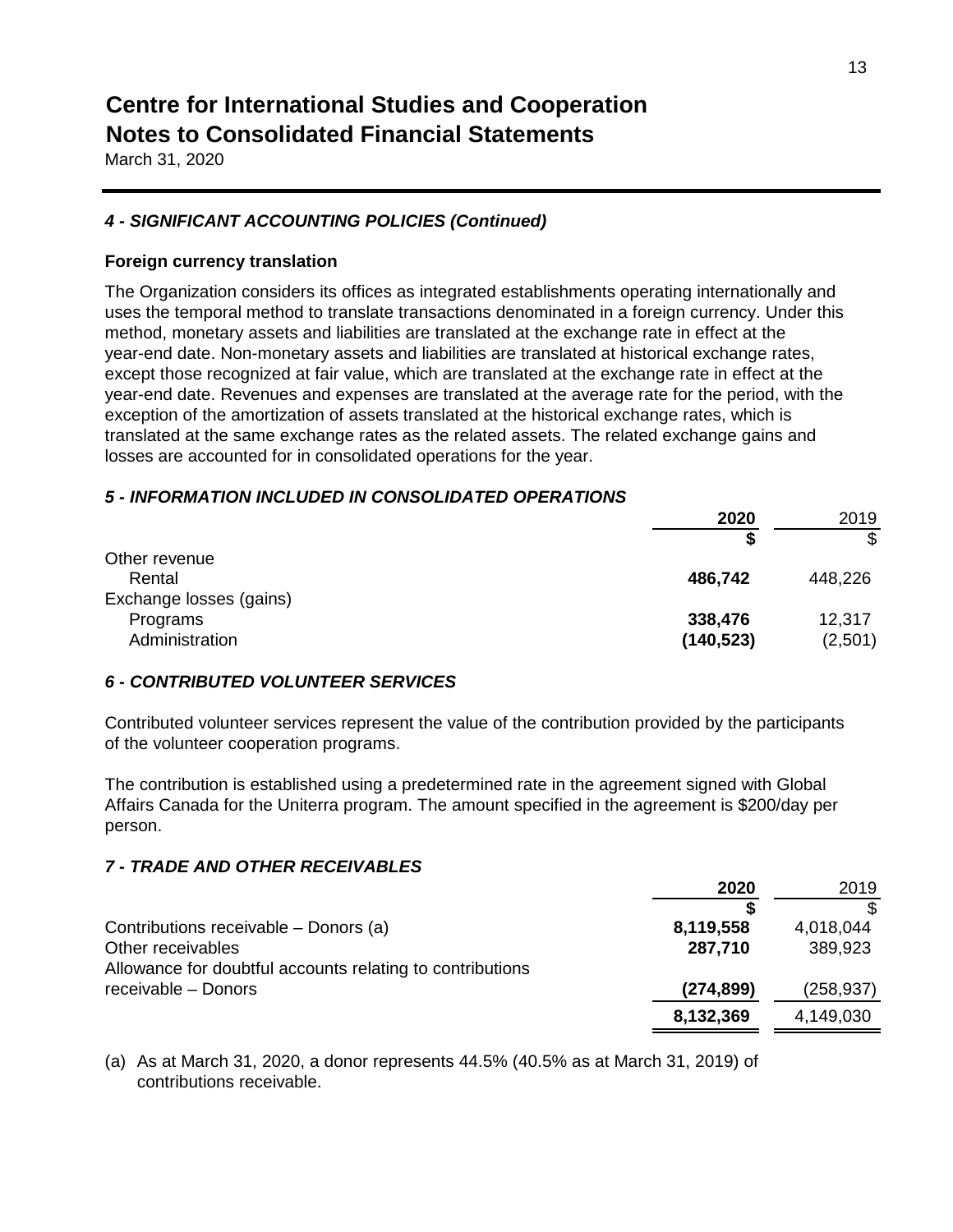March 31, 2020

## *8 - NET ASSETS RECEIVED FOR ENDOWMENT PURPOSES*

Net assets received for endowment purposes include the following items:

- (a) An amount of \$4,305 subject to externally imposed restrictions stipulating that the resources be maintained permanently in the Fonds Pelletier; the related investment income is restricted for the funding of projects concerning the education and training of girls and women.
- (b) An amount of \$232,400 (\$221,400 as at March 31, 2019) subject to externally imposed restrictions stipulating that the resources be maintained permanently in the Fonds Jean Bouchard; the related investment income is restricted for the funding of projects concerning basic human needs.
- (c) An amount of \$812,925 (\$762,620 as at March 31, 2019) subject to externally imposed restrictions stipulating that the resources may be used to grant loans; loan beneficiaries are local, rural Guatemalan organizations and associations and the loans enable them to fund the purchase of farming equipment and products. On the recommendations of the trust's credit committee, the Organization could also support the funding of new initiatives. The assets relating to these amounts received for endowment purposes are presented in the consolidated statement of financial position in the long-term assets section.

|                               |           |                    | 2020                | 2019         |
|-------------------------------|-----------|--------------------|---------------------|--------------|
|                               |           | <b>Accumulated</b> | <b>Net carrying</b> | Net carrying |
|                               | Cost      | amortization       | amount              | amount       |
|                               |           |                    |                     | \$           |
| Land                          | 869,445   |                    | 869,445             | 869,445      |
| <b>Buildings</b>              | 6,555,888 | 1,379,347          | 5,176,541           | 4,914,473    |
| Furniture and equipment       | 308,850   | 236,628            | 72,222              | 105,062      |
| Computer equipment            | 419,332   | 379,778            | 39,554              | 53,674       |
| Automotive equipment          | 809,776   | 713,736            | 96,040              | 153,932      |
| Leasehold improvements        | 70,542    | 70,542             |                     |              |
|                               | 9,033,833 | 2,780,031          | 6,253,802           | 6,096,586    |
| <b>10 - INTANGIBLE ASSETS</b> |           |                    |                     |              |
|                               |           |                    | 2020                | 2019         |
|                               |           | <b>Accumulated</b> | <b>Net carrying</b> | Net carrying |
|                               | Cost      | amortization       | amount              | amount       |
|                               |           |                    |                     | \$.          |
| Website                       | 150,305   | 64,963             | 85,342              | 114,110      |
| Software                      | 253,893   | 223,348            | 30,545              | 69,712       |
|                               | 404,198   | 288,311            | 115,887             | 183,822      |
|                               |           |                    |                     |              |

## *9 - TANGIBLE CAPITAL ASSETS*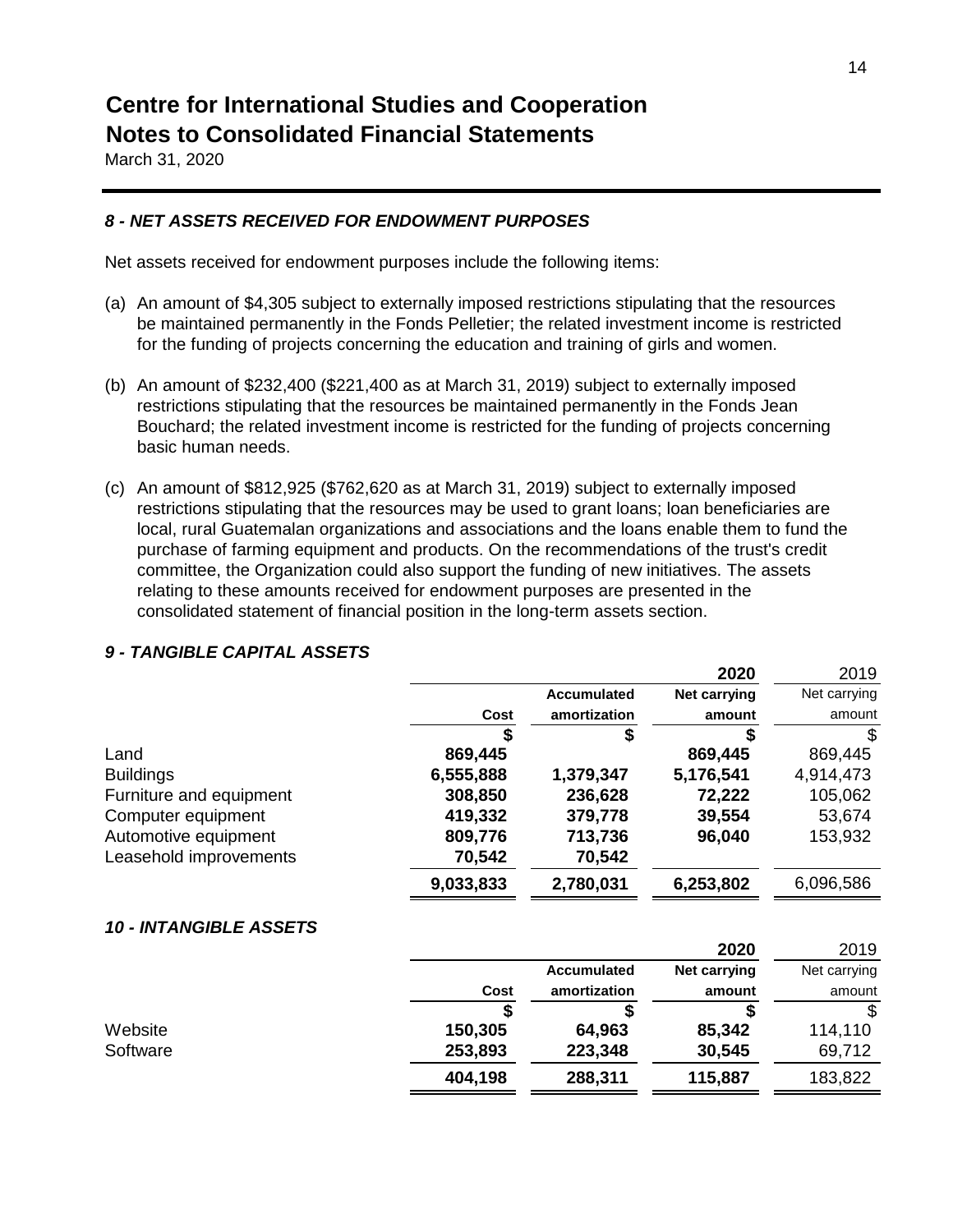March 31, 2020

### *11 - BANK LOAN*

The Organization has a line of credit for an authorized amount of \$3,000,000, bearing interest at the Fédération des Caisses Desjardins's prime rate plus 0.5% (2.95%; 3.95% as at March 31, 2019) and secured by a \$3,000,000 movable hypothec on the universality of accounts receivable. The bank loan is renegotiable in April 2020 and is currently being analyzed. An amount of \$200,000 is available for letters of guarantee and an amount of \$200,000 for exchange contracts which have not been used as at March 31, 2020.

Under the terms of the credit agreement, the Organization is required to respect certain covenants.

### *12 - DEFERRED CONTRIBUTIONS*

| 2020                        | 2019                      |
|-----------------------------|---------------------------|
|                             |                           |
| 10,718,023                  | 10,500,228                |
| 27,254,099<br>(4,018,044)   | 32,980,090<br>(2,605,919) |
| 23,236,055                  | 30,374,171                |
| 33,744,679<br>(8, 119, 558) | 34,174,420<br>(4,018,044) |
| 25,625,121                  | 30,156,376                |
| 8,328,957                   | 10,718,023                |
|                             |                           |

### *13 - DEFERRED CONTRIBUTIONS RELATING TO TANGIBLE CAPITAL ASSETS*

Deferred contributions relating to tangible capital assets include contributions received to acquire tangible capital assets. They are amortized using the same methods and periods as the corresponding tangible capital assets. Changes during the year are as follows:

|                            | 2020   | 2019   |
|----------------------------|--------|--------|
|                            |        |        |
| Balance, beginning of year | 77,270 | 80,446 |
| Amortization               | 3,176  | 3,176  |
| Balance, end of year       | 74,094 | 77,270 |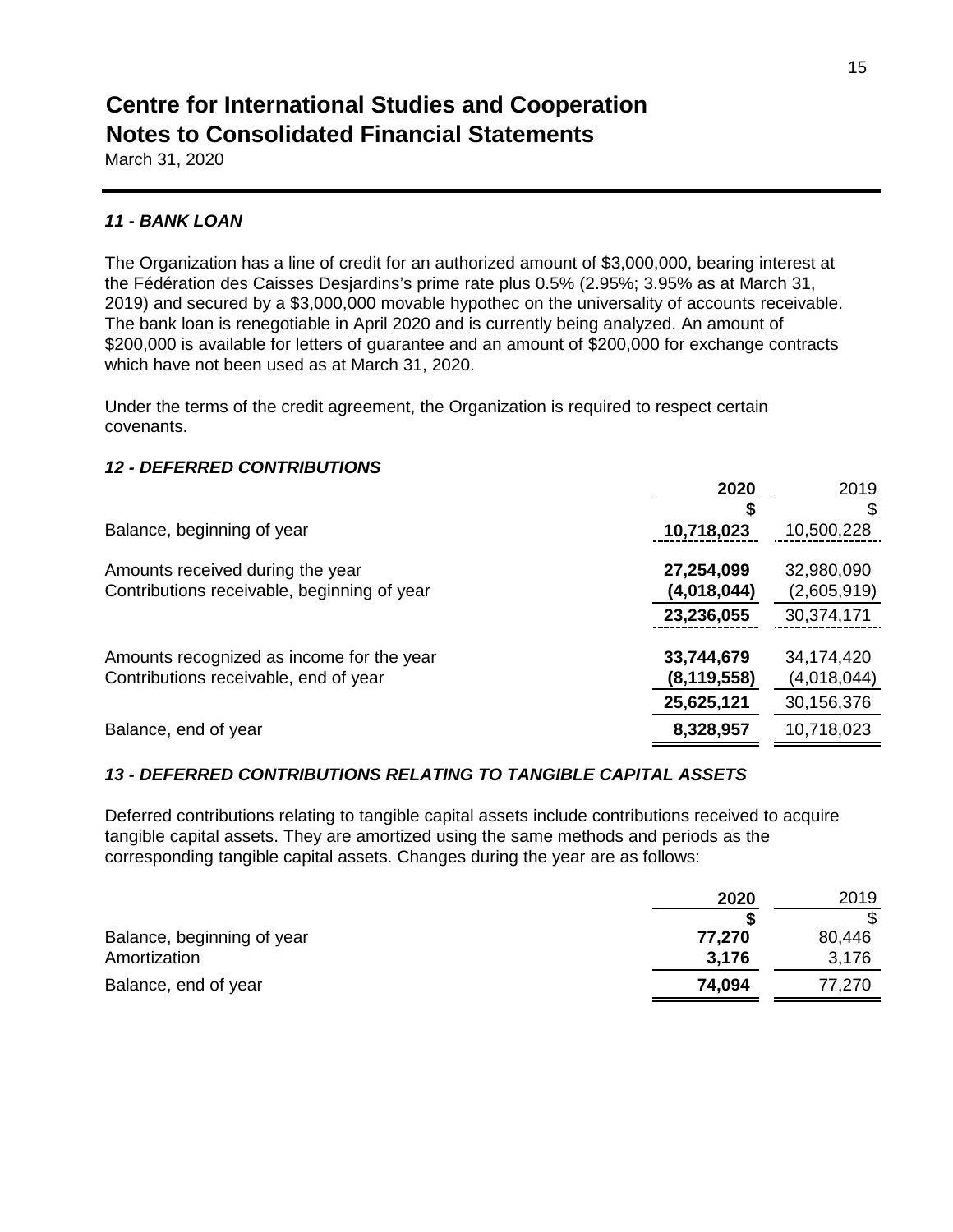March 31, 2020

| <b>14 - LONG-TERM DEBT</b>                                                                                                                                                                                                                            |                      |                        |
|-------------------------------------------------------------------------------------------------------------------------------------------------------------------------------------------------------------------------------------------------------|----------------------|------------------------|
|                                                                                                                                                                                                                                                       | 2020                 | 2019                   |
| Loan, secured by an immovable hypothec on a building with a net<br>carrying amount of \$4,202,362, 3.95%, payable in monthly<br>instalments of \$6,598, including interest, maturing on January 2,<br>2021                                            | \$<br>968,962        | \$<br>1,010,206        |
| Loan, of a maximum authorized amount of \$1,121,250, secured by<br>an immovable hypothec on a building with a net carrying amount of<br>\$4,202,362, 3.95%, payable in monthly instalments of \$3,738, plus<br>interest, maturing on January 15, 2021 | 306,475              | 351,325                |
| Loan, secured by an immovable hypothec on a building with a net<br>carrying amount of \$974,179, 4.3%, payable in monthly instalments<br>of \$9,880, including interest, maturing on September 29, 2020                                               | 199,549              | 306,760                |
| Loan, secured by an immovable hypothec on a building with a net<br>carrying amount of \$974,179, 3.9%, payable in monthly instalments<br>of \$1,593, including interest, maturing on November 24, 2020                                                | 38,144               | 55,406                 |
| Current portion                                                                                                                                                                                                                                       | 1,513,130<br>216,608 | 1,723,697<br>1,685,552 |
|                                                                                                                                                                                                                                                       | 1,296,522            | 38,145                 |
| The estimated capital reimbursements for the next years are as follows:                                                                                                                                                                               |                      | \$                     |
| 2021<br>2022                                                                                                                                                                                                                                          |                      | 216,608<br>1,296,522   |
|                                                                                                                                                                                                                                                       |                      | 1,513,130              |

### *15 - PENSION PLAN*

The Organization participates in a defined contribution pension plan for its employees. It contributes equally with employees. However, the Organization's contribution is limited to 5% of employees' gross salaries. The contributions paid as well as the expenses for the year totalled \$269,337 (\$285,927 in 2019).

### *16 - FINANCIAL RISKS*

## **Credit risk**

The Organization is exposed to credit risk regarding the financial assets recognized in the consolidated statement of financial position. The Organization has determined that the financial assets with more credit risk exposure are trade and other receivables and advances to partners since failure of any of these parties to fulfil their obligations could result in significant financial losses for the Organization.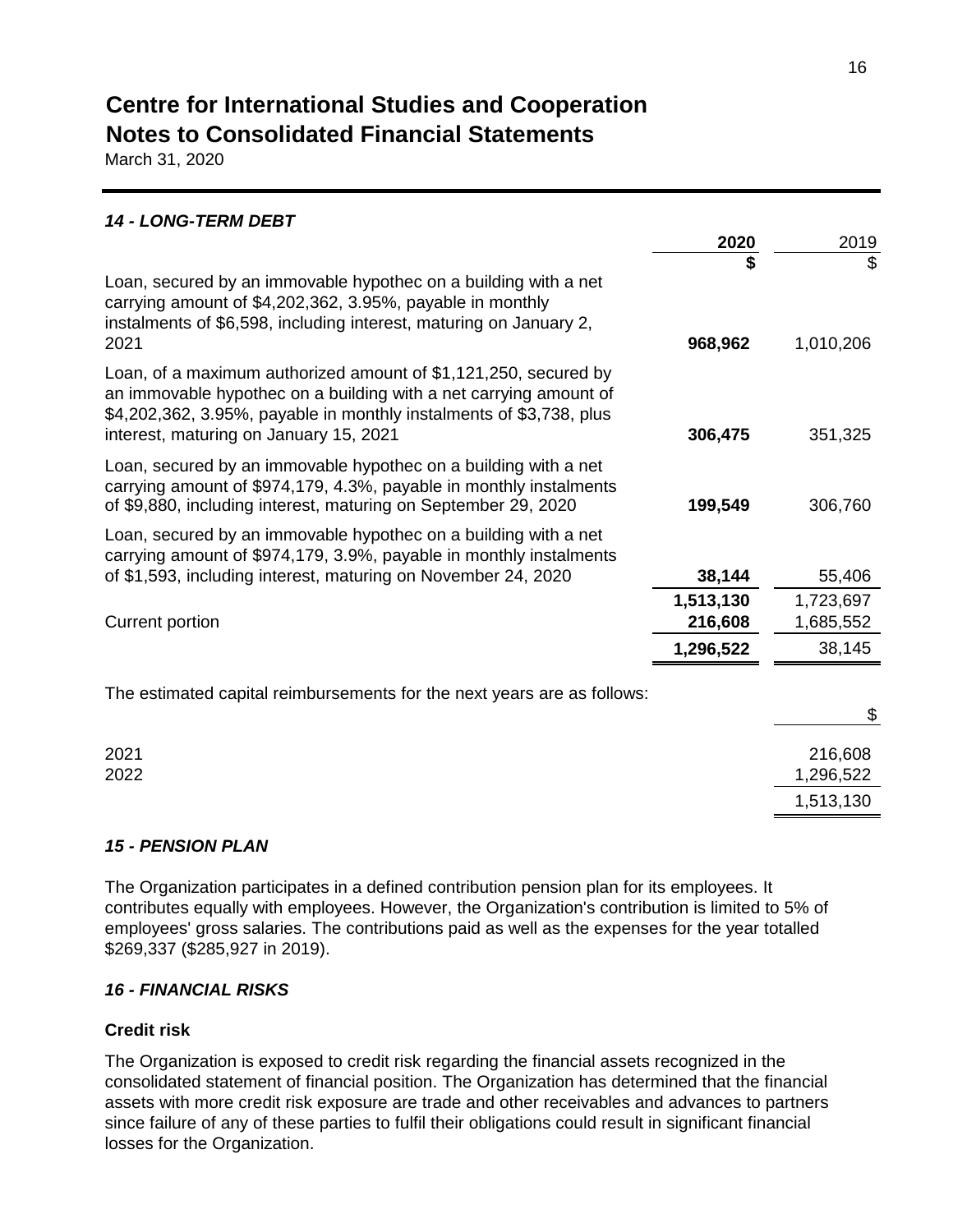March 31, 2020

#### *16 - FINANCIAL RISKS (Continued)*

#### **Market risk**

The Organization's financial instruments expose it to market risk, in particular, to currency risk and interest rate risk, resulting from its operating, investing and financing activities.

#### *Currency risk*

The Organization undertakes several of its transactions in foreign currency and is therefore exposed to foreign currency fluctuations.

As at March 31, 2020 and 2019, the Organization is exposed to currency risk due to cash, trade and other receivables, advances to partners and cash and term deposit in trust as well as accounts payable and accrued liabilities denominated in foreign currencies as follows:

| \$                                       | \$        |
|------------------------------------------|-----------|
| Cash                                     |           |
| U.S. dollars<br>1,404,362                | 1,765,004 |
| <b>CFA</b> francs<br>1,417,655           | 2,308,374 |
| 840,257<br>Haitian gourdes               | 493,562   |
| Guinean francs<br>1,582,728              | 1,454,395 |
| Other currencies<br>468,499              | 835,244   |
| Trade and other receivables              |           |
| U.S. dollars<br>1,293,246                | 875,324   |
| <b>CFA</b> francs<br>337,271             | 211,873   |
| 2,049,287<br>Haitian gourdes             | 1,575,094 |
| 400,289<br>Other currencies              | 317,531   |
| Advances to partners                     |           |
| <b>CFA</b> francs<br>32,270              | 109,024   |
| 52,083<br>Haitian gourdes                |           |
| Guinean francs<br>73,986                 |           |
| Other currencies<br>9,231                |           |
| Cash and term deposit in trust           |           |
| Other currencies<br>812,925              | 762,620   |
| Accounts payable and accrued liabilities |           |
| U.S. dollars<br>146,729                  | 65,278    |
| <b>CFA</b> francs<br>258,370             | 463,185   |
| 737,596<br>Haitian gourdes               | 153,707   |
| Other currencies<br>65,557               | 46,509    |

#### *Interest rate risk*

The Organization is exposed to interest rate risk with respect to financial liabilities bearing fixed and variable interest rates.

The long-term debt bears interest at a fixed rate and the Organization is, therefore, exposed to the risk of changes in fair value resulting from interest rate fluctuations.